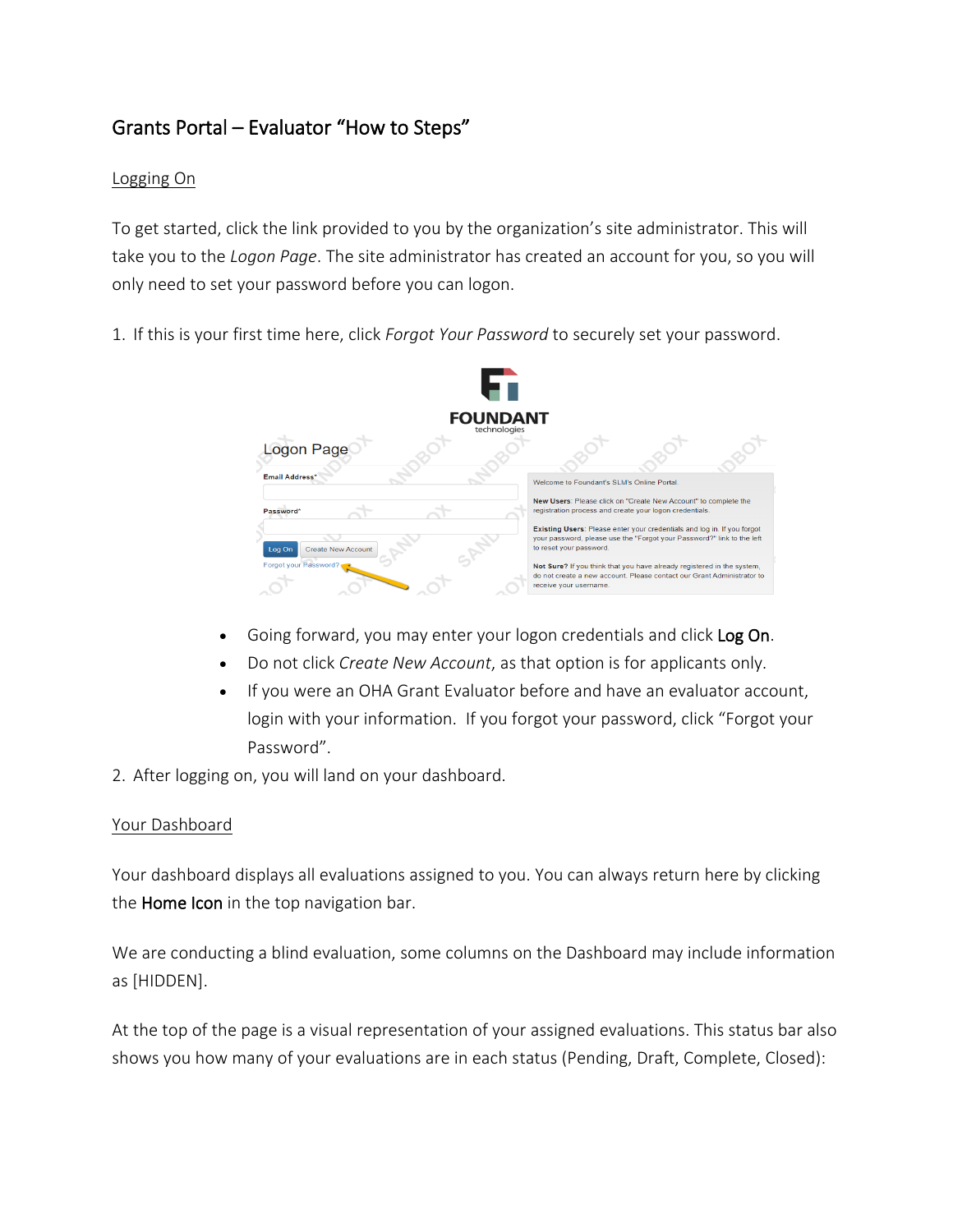|             | Foundant for Learning - GLM                                |                                       |                                                      |                                       |                                      |                                                               |          | <u>2:</u> John Allen ▼                |   |
|-------------|------------------------------------------------------------|---------------------------------------|------------------------------------------------------|---------------------------------------|--------------------------------------|---------------------------------------------------------------|----------|---------------------------------------|---|
|             | <b>FOUNDANT</b><br>technologies                            | 谷                                     | Shared Documents                                     | S& My Organization Chart              |                                      |                                                               |          | Role (Staff Evaluator) +              |   |
|             | <b>Dashboard</b>                                           |                                       |                                                      |                                       |                                      |                                                               |          |                                       | G |
|             | Your Evaluations 12                                        | Your Follow Ups (0)                   |                                                      |                                       |                                      |                                                               |          |                                       |   |
|             | Pending                                                    |                                       | 9<br>Draft                                           |                                       |                                      | Complete                                                      |          | $\overline{2}$                        |   |
| Б<br>Б<br>Б | $\alpha$<br>Quick Search                                   |                                       |                                                      |                                       |                                      |                                                               |          | $\times$                              |   |
|             | <b>FORM</b>                                                | <b>PROCESS</b>                        | 韭<br>ORGANIZATION                                    | <b>APPLICANT FIRST</b><br><b>NAME</b> | <b>APPLICANT LAST</b><br><b>NAME</b> | <b>PROJECT</b>                                                | IT SCORE | m                                     |   |
|             | Staff Evaluation -<br>圓<br>Spring                          | <b>Spring Grant</b><br><b>Process</b> | Arc of the US                                        | Nathan                                | Murphy                               | <b>Creating creative awareness</b>                            | 57%      | Update $\bullet$                      |   |
|             | <b>Staff Evaluation -</b><br>$\mathbb{E}$ sum $\mathbb{E}$ | <b>Spring Grant</b><br><b>Process</b> | Boys & Girls Clubs of America Arthur                 |                                       | Mitchell                             | General operating support and facility<br><i>improvements</i> | 57%      | Update <sup></sup>                    |   |
|             | <b>Staff Evaluation -</b><br>圓<br>Spring                   | <b>Spring Grant</b><br>Process        | World Wildlife Fund, Inc.                            | Juan                                  | Taylor                               | Conservation operations support                               |          | Start                                 |   |
|             | Staff Evaluation -<br>$ \mathbb{B} ^{\text{Sum}}$          | <b>Spring Grant</b><br>Process        | International Association of<br><b>Fire Fighters</b> | Joshua                                | Smith                                | <b>General Operating support</b>                              |          | Start                                 |   |
|             | <b>Staff Evaluation -</b><br>$\mathbb{B}$ Spring           | Spring Grant<br><b>Process</b>        | <b>Direct Relief</b>                                 | Abigail                               | Clark                                | No needles here- drug addiction<br>recovery community support |          | $Start$ <sup><math>\odot</math></sup> |   |
|             | <b>Staff Evaluation -</b><br>$\Box$ Spring                 | <b>Spring Grant</b><br><b>Process</b> | <b>Covenant House</b>                                | Douglas                               | Smith                                | <b>Community Closet</b>                                       |          | Start                                 |   |
|             | <b>Staff Evaluation -</b><br>Ø<br>Spring                   | <b>Spring Grant</b><br><b>Procass</b> | Global Peace Film Festival.<br>Inc.                  | Richard                               | Robinson                             | <b>Lodging for Filmmakers</b>                                 |          | Start()                               |   |

• Clicking a status in this bar will filter your list to only show evaluations in that status. Clicking the status again will remove the filter.

Below the status bar is the list of your assigned evaluations.

- The columns in this table can be sorted (i.e. by applicant or by scholarship) by clicking on the column header.
- The *Review* icon and text (in the farthest column to the right), indicates the status of each evaluation:
	- o *Pending*: A red exclamation mark indicates that no questions on the evaluation form have been completed. Click the icon to *start* the evaluation.
	- o *Draft*: A yellow exclamation mark indicates that some questions have been completed, but not all required questions have been completed. Click the icon to *continue* the evaluation.
	- o *Complete*: A green checkmark appears after you've completed all required questions on the evaluation form. Click the icon to *update* the evaluation if needed.
	- o *Closed*: A paper icon indicates that evaluations have been closed by an administrator for that request. You may view but not edit your responses on closed evaluations. Click the icon to *view* the evaluation.
- If scoring questions are used on the evaluation form, the *Score* column is calculated by dividing the total point scored by the total points possible.
	- o The score will appear in this column once all required questions on the evaluation form are completed.

### Completing Evaluations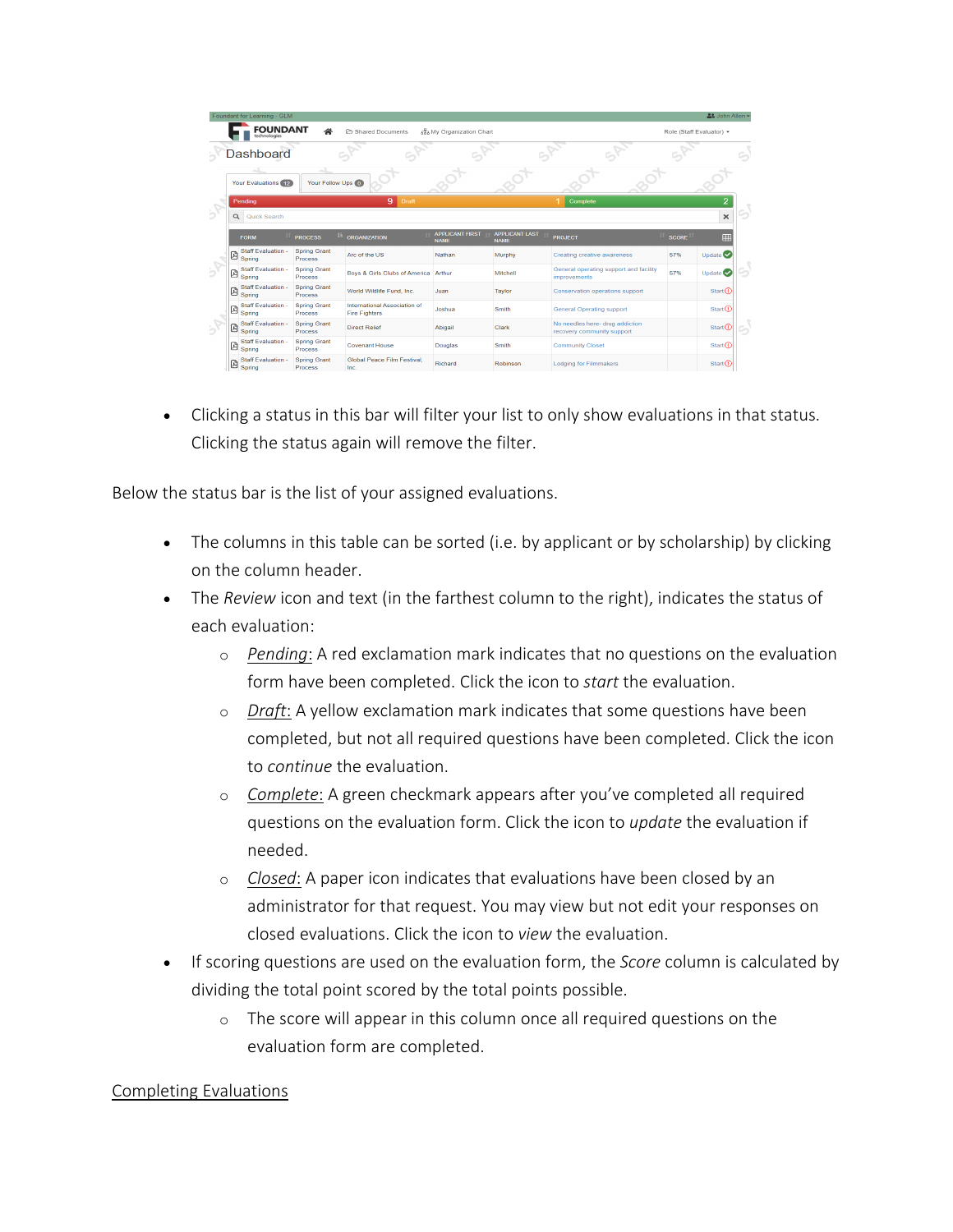1. To begin click the link in the far-right column to enter the evaluation form.

|          | Dashboard                                 |                                       |                                                      |                                       |                                      |                                                        |              |                            |  |
|----------|-------------------------------------------|---------------------------------------|------------------------------------------------------|---------------------------------------|--------------------------------------|--------------------------------------------------------|--------------|----------------------------|--|
|          | <b>Your Evaluations</b> 20                | <b>Closed Evaluations</b> 3           | Your Follow Ups (0)                                  |                                       |                                      |                                                        |              |                            |  |
| $\alpha$ | Pending<br><b>Quick Search</b>            |                                       | 16<br>Draft                                          | 2                                     | Complete                             | <b>Closed</b>                                          |              | $\overline{1}$<br>$\times$ |  |
|          | <b>FORM</b>                               | ı.<br><b>PROCESS</b>                  | <b>ORGANIZATION</b>                                  | <b>APPLICANT FIRST</b><br><b>NAME</b> | <b>APPLICANT LAST</b><br><b>NAME</b> | <b>PROJECT</b>                                         | <b>SCORE</b> | 僵                          |  |
|          | Staff Evaluation -<br>$\mathbb{B}$ Spring | <b>Spring Grant</b><br><b>Process</b> | Arc of the US                                        | Nathan                                | Murphy                               | Creating creative awareness                            | 57%          | $View\Box$                 |  |
| 図        | Staff Evaluation -<br>Spring              | <b>Spring Grant</b><br>Process        | Boys & Girls Clubs of America                        | Arthur                                | Mitchell                             | General operating support and facility<br>improvements | 57%          | Update <sup></sup>         |  |
| G        | <b>Staff Evaluation -</b><br>Spring       | <b>Spring Grant</b><br><b>Process</b> | World Wildlife Fund, Inc.                            | Juan                                  | Taylor                               | <b>Conservation operations support</b>                 |              | Start()                    |  |
| 図        | Staff Evaluation -<br>Spring              | Spring Grant<br><b>Process</b>        | International Association of<br><b>Fire Fighters</b> | Joshua                                | Smith                                | <b>General Operating support</b>                       |              | Start()                    |  |
| Ø        | <b>Staff Evaluation -</b><br>Spring       | <b>Spring Grant</b><br>Process        | <b>Direct Relief</b>                                 | Abigail                               | Clark                                | <b>Distribution Support</b>                            |              | Continue <sup>O</sup>      |  |
| ø        | Staff Evaluation -<br>Spring              | <b>Spring Grant</b><br>Process        | <b>Covenant House</b>                                | Douglas                               | Smith                                | <b>Community Closet</b>                                |              | Start()                    |  |

2. Your evaluation form will look like this:

|            | Foundant for Learning - GLM                                      |                                 |                  |                         |                    |                           |                             |                                   |                       | 21 John Allen -       |
|------------|------------------------------------------------------------------|---------------------------------|------------------|-------------------------|--------------------|---------------------------|-----------------------------|-----------------------------------|-----------------------|-----------------------|
|            |                                                                  | <b>FOUNDANT</b>                 | ≪                | नी Requests & Decisions |                    | Shared Documents          |                             | eReport Map                       | My Organization Chart | Role (Board Member) - |
|            | Evaluation                                                       |                                 |                  |                         |                    |                           |                             |                                   |                       | ■ ◇ ★ Public Profile  |
|            | Conservation operations support<br>Process: Spring Grant Process |                                 |                  |                         |                    |                           |                             |                                   |                       |                       |
|            | Return to Application Evaluation Assigned                        |                                 |                  |                         |                    |                           |                             |                                   |                       |                       |
|            |                                                                  |                                 |                  |                         |                    |                           |                             |                                   |                       |                       |
|            | Contact Info                                                     | Request                         | \$ Award Details |                         | Documents <b>O</b> | <b>Q</b> Comments 1       |                             | <b>ET</b> GuideStar Charity Check |                       |                       |
|            | Applicant:<br>Juan Taylor<br>JuanTaylor@FTexample.org            |                                 |                  |                         |                    |                           | Organization:<br>52-1693387 | World Wildlife Fund, Inc.         |                       |                       |
|            |                                                                  |                                 |                  |                         |                    |                           | 701 N Fairfax St            | Alexandria, VA 22314              |                       |                       |
|            | <b>Your Evaluation</b>                                           |                                 |                  |                         |                    | <b>B</b> Evan tion Packet | ⇄                           | View Application ~                |                       | Application Packet    |
|            | $\vee$ Question Group                                            |                                 |                  |                         |                    |                           |                             | $\vee$ Question Group             |                       |                       |
| $\sqrt{ }$ | <b>Project Name</b>                                              |                                 |                  |                         |                    |                           |                             | <b>Project Name</b>               |                       |                       |
|            | Name of Project.                                                 |                                 |                  |                         |                    |                           |                             | Name of Project.                  |                       |                       |
|            |                                                                  | Conservation operations support |                  |                         |                    |                           |                             | Conservation operations support   |                       |                       |

3. You will evaluate on the left-hand side and the application will be on the right-hand side. The dashed line down the middle can be moved either way to expand either side.

4. If documents have been uploaded to the form, you can view these within the site by selecting the Document Viewer button.

- This feature can also be accessed by clicking on the "eye" icon next to any uploaded document within the form.
- Within the document viewer you can page and zoom on documents, switch between uploaded forms, and download documents using the download icon.
- 5. Select a score and leave a comment.

The system will automatically save your answers as you complete the evaluation form.

Once you have completed the form, click Save at the bottom of the page. This will take you to a Confirmation page. Any required questions that are marked with an asterisk and were not